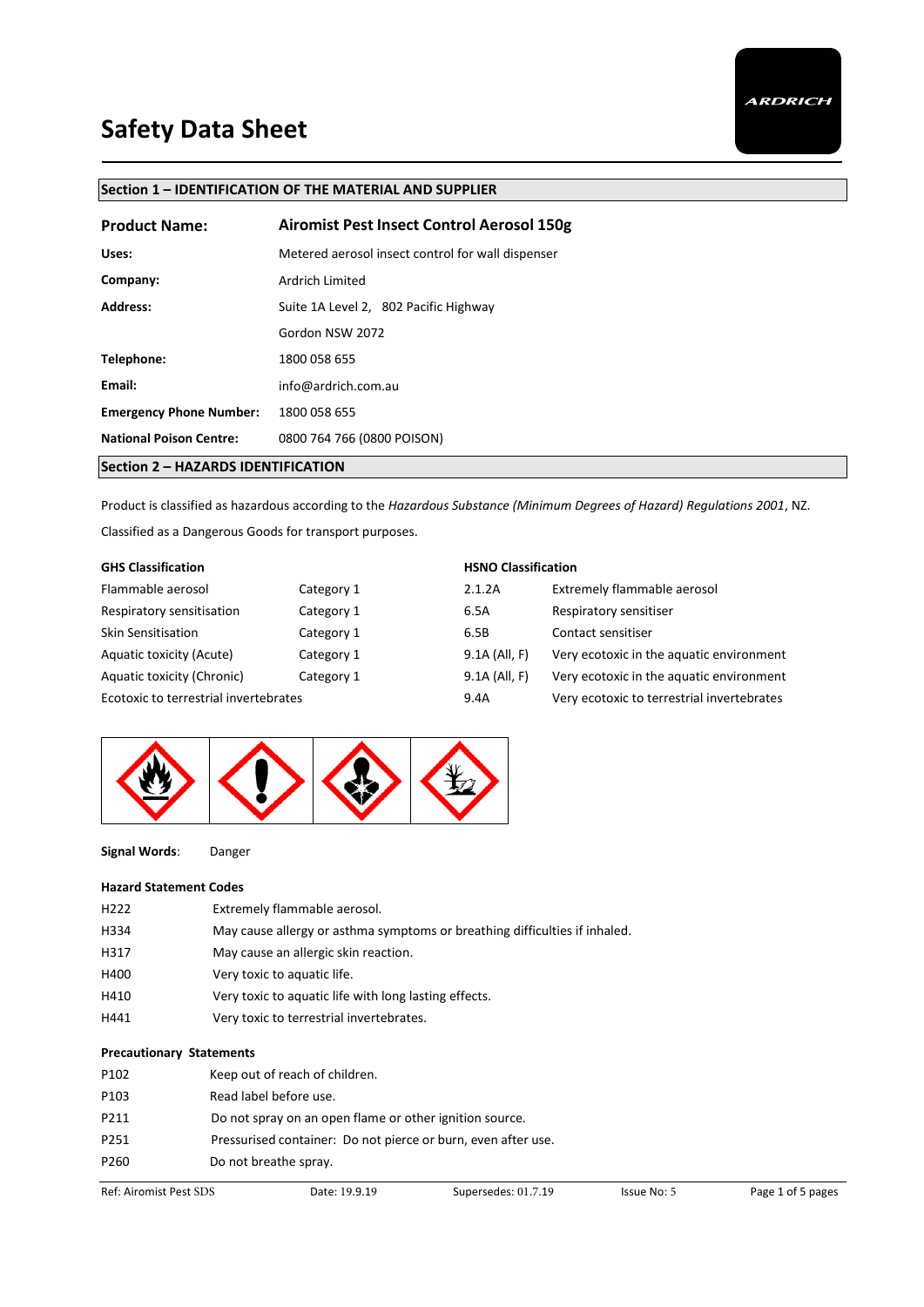| P264 | Wash hands thoroughly after handling.                          |
|------|----------------------------------------------------------------|
| P270 | Do not eat, drink or smoke when using this product.            |
| P280 | Protective gloves may be worn.                                 |
| P271 | Use only in a well-ventilated area.                            |
| P285 | In case of inadequate ventilation wear respiratory protection. |

### **Section 3 – COMPOSITION INFORMATION ON INGREDIENTS**

| <b>Hazardous Ingredients</b>                     | CAS No.    | Proportion, % m/m |
|--------------------------------------------------|------------|-------------------|
| Naphtha (petroleum), heavy alkylate              | 64741-65-7 | $30 - 60$         |
| Piperonyl butoxide                               | 63148-62-9 | $10 - 30$         |
| Pyrethrins   & II                                | 8003-34-7  | $0 - 10$          |
| LPG - Hydrocarbon propellant (Propane, Butane)   | 68476-85-7 | >60               |
| Other ingredients determined to not be hazardous |            | to 100%           |

#### **Section 4 – FIRST AID MEASURES**

If medical advice is needed, have product container or label at hand.

If exposed or if you feel unwell: Call a POISON CENTRE or doctor.

| Eye contact:                              | IF IN EYES: Rinse cautiously with water for several minutes. Remove contact lenses, if present and<br>easy to do. Continue rinsing. If eye irritation persists: Get medical advice/attention.                                                              |
|-------------------------------------------|------------------------------------------------------------------------------------------------------------------------------------------------------------------------------------------------------------------------------------------------------------|
| Inhalation:                               | IF INHALED: If breathing is difficult, remove to fresh air and keep at rest in a position comfortable<br>for breathing. If experiencing respiratory symptoms: Call a POISON CENTRE or doctor.                                                              |
| Ingestion:                                | IF SWALLOWED: Immediately call a POISON CENTRE or doctor. Do NOT induce vomiting. Where<br>there is risk of vomiting, lean person forward or place on left side to avoid aspiration of product<br>into lungs. Obtain immediate medical attention.          |
| Skin contact:                             | Direct contact may cause irritation in sensitive individuals. IF ON SKIN: Wash with plenty of soap<br>and water. If skin irritation occurs: Get medical advice/attention.                                                                                  |
| Notes to physician:                       | Treat symptomatically and supportively. No specific antidote.                                                                                                                                                                                              |
|                                           |                                                                                                                                                                                                                                                            |
| <b>Section 5 - FIRE-FIGHTING MEASURES</b> |                                                                                                                                                                                                                                                            |
| <b>Further advice:</b>                    | On burning may emit toxic fumes including those of carbon monoxide and carbon dioxide. Fire<br>fighters to wear self-contained breathing apparatus if risk of exposure to products of combustion.<br>Use water spray to keep fire-exposed containers cool. |
| <b>Extinguishing media:</b>               | For small fires, use dry chemical, carbon dioxide, water spray or foam. For large fires, use water<br>spray, fog, or foam. Do NOT use straight streams of water.                                                                                           |
| <b>Extinguishing media</b>                | Suitable extinguishing media: Powder. Foam. Water. Water spray. Carbon dioxide (CO2). Use water<br>spray to cool fire-exposed containers. Do not discharge extinguishing waters into the aquatic<br>environment.                                           |

**Specific hazards** Contents under pressure. Pressurised container may explode when exposed to heat or flame. During fire, gases hazardous to health may be formed. Vapours may form an explosive mixture with air. Vapours can travel to a source of ignition and flash back. May float and be re-ignited on surface water.

**Protective equipment** Firefighters must use standard protective equipment including flame retardant coat, helmet with face shield, gloves, rubber boots, and in enclosed spaces, SCBA.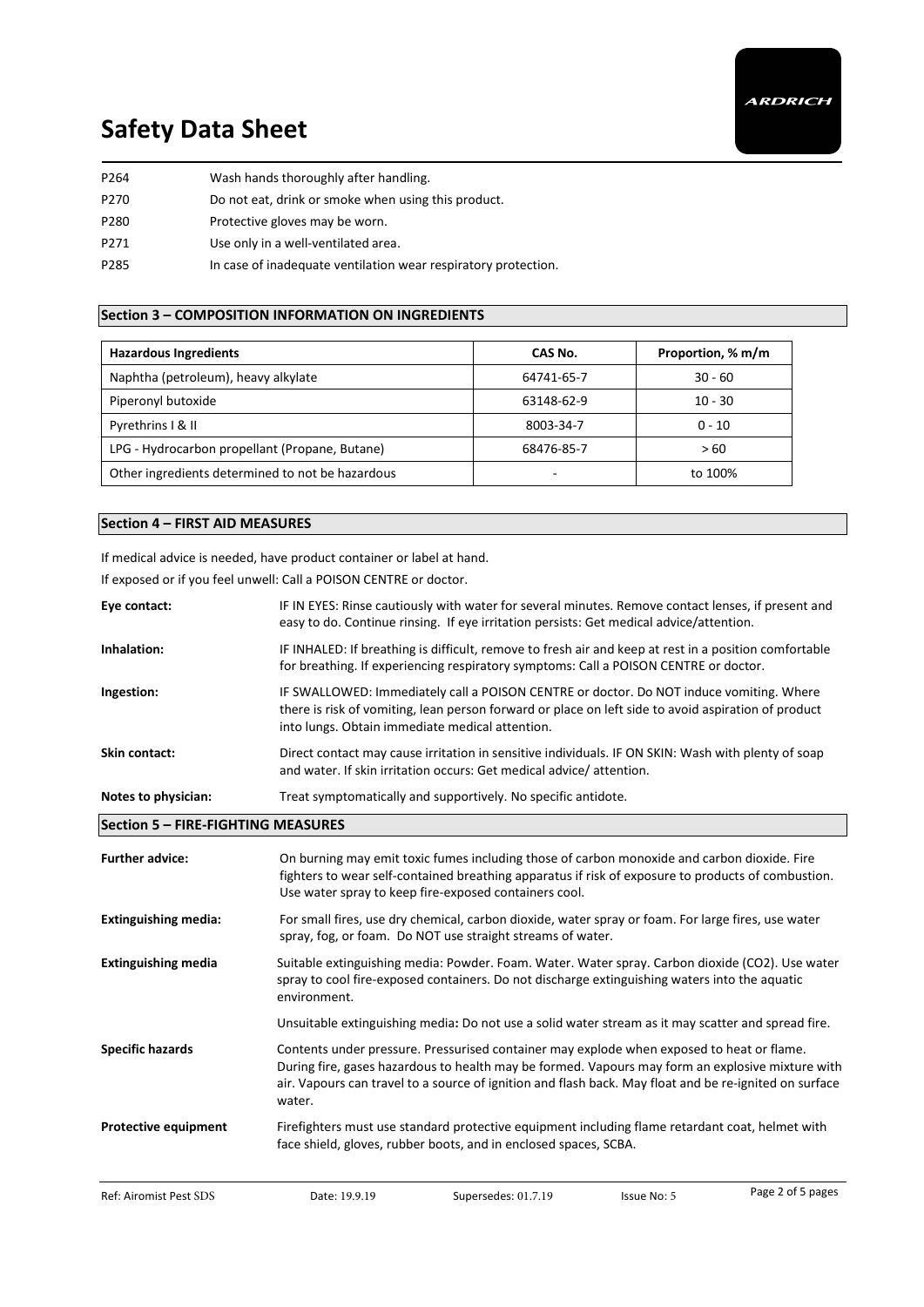| Fire fighting instructions  | In the event of fire, cool tanks with water spray. Move containers from fire area if you can do so<br>without risk. Containers should be cooled with water to prevent vapour pressure build up. Water<br>runoff can cause environmental damage.                                                                                                            |
|-----------------------------|------------------------------------------------------------------------------------------------------------------------------------------------------------------------------------------------------------------------------------------------------------------------------------------------------------------------------------------------------------|
| <b>Hazchem Code</b>         | 2YE                                                                                                                                                                                                                                                                                                                                                        |
| <b>General fire hazards</b> | Flammable aerosol.                                                                                                                                                                                                                                                                                                                                         |
| <b>Specific methods</b>     | Use standard fire fighting procedures and consider the hazards of other involved materials. Move<br>container from fire area if it can be done without risk. Use water spray to cool unopened<br>containers. Cool containers exposed to flames with water until well after the fire is out. In the event<br>of fire and/or explosion do not breathe fumes. |

#### **Section 6 – ACCIDENTAL RELEASE MEASURES**

#### **Personal precautions, protective equipment and emergency procedures**

**For non-emergency personnel** Keep unnecessary personnel away. Keep people away from and upwind of spill/leak. Wear appropriate personal protective equipment. Do not touch or walk through spilled material. Avoid breathing gas. Ventilate closed spaces before entering them. Local authorities should be advised if significant spillages cannot be contained. For personal protection, see section 8 of the SDS. **For emergency responders** Keep unnecessary personnel away. Use personal protection recommended in Section 8 of the SDS. **Environmental precautions** Avoid release to the environment. Contact local authorities in case of spillage to drain/aquatic environment. Prevent further leakage or spillage if safe to do so. Do not contaminate water. Avoid discharge into drains, water courses or onto the ground. **Methods for cleaning up** Refer to attached safety data sheets and/or instructions for use. Eliminate all ignition sources (no smoking, flares, sparks, or flames in immediate area). Keep combustibles (wood, paper, oil, etc.) away from spilled material. Stop leak if you can do so without risk. Move the cylinder to a safe and open area if the leak is irreparable. Isolate area until gas has dispersed. Collect spillage. Use water spray to reduce vapors or divert vapor cloud drift. Prevent entry into waterways, sewer, basements or confined areas. Following product recovery, flush area with water. For waste disposal, see section 13 of the SDS.

**Other issues relating to spills** Clean up in accordance with all applicable regulations.

#### **Section 7 – HANDLING AND STORAGE**

| <b>Handling Precautions</b>        | Pressurised container: Do not pierce or burn, even after use. Do not use if spray button is missing or<br>defective. Do not spray on a naked flame or any other incandescent material. Do not smoke while<br>using or until sprayed surface is thoroughly dry. Do not cut, weld, solder, drill, grind, or expose<br>containers to heat, flame, sparks, or other sources of ignition. All equipment used when handling<br>the product must be grounded. |
|------------------------------------|--------------------------------------------------------------------------------------------------------------------------------------------------------------------------------------------------------------------------------------------------------------------------------------------------------------------------------------------------------------------------------------------------------------------------------------------------------|
|                                    | Avoid breathing gas. Avoid contact with skin. Avoid contact with eyes. Use only in well-ventilated<br>areas. Wear appropriate personal protective equipment. Observe good industrial hygiene practices.<br>Wash hands thoroughly after handling. Wash contaminated clothing before reuse. Avoid release to<br>the environment. Do not empty into drains.                                                                                               |
| <b>Conditions for safe storage</b> | Pressurised container. Protect from sunlight and do not expose to temperatures exceeding 50°C. Do<br>not puncture, incinerate or crush. Do not handle or store near an open flame, heat or other sources<br>of ignition.                                                                                                                                                                                                                               |
|                                    | Section 8 - EXPOSURE CONTROLS/PERSONAL PROTECTION                                                                                                                                                                                                                                                                                                                                                                                                      |

**Control parameters** Follow standard monitoring procedures.

**Exposure Limits:** No value assigned for this specific material. However, exposure standards for constituents;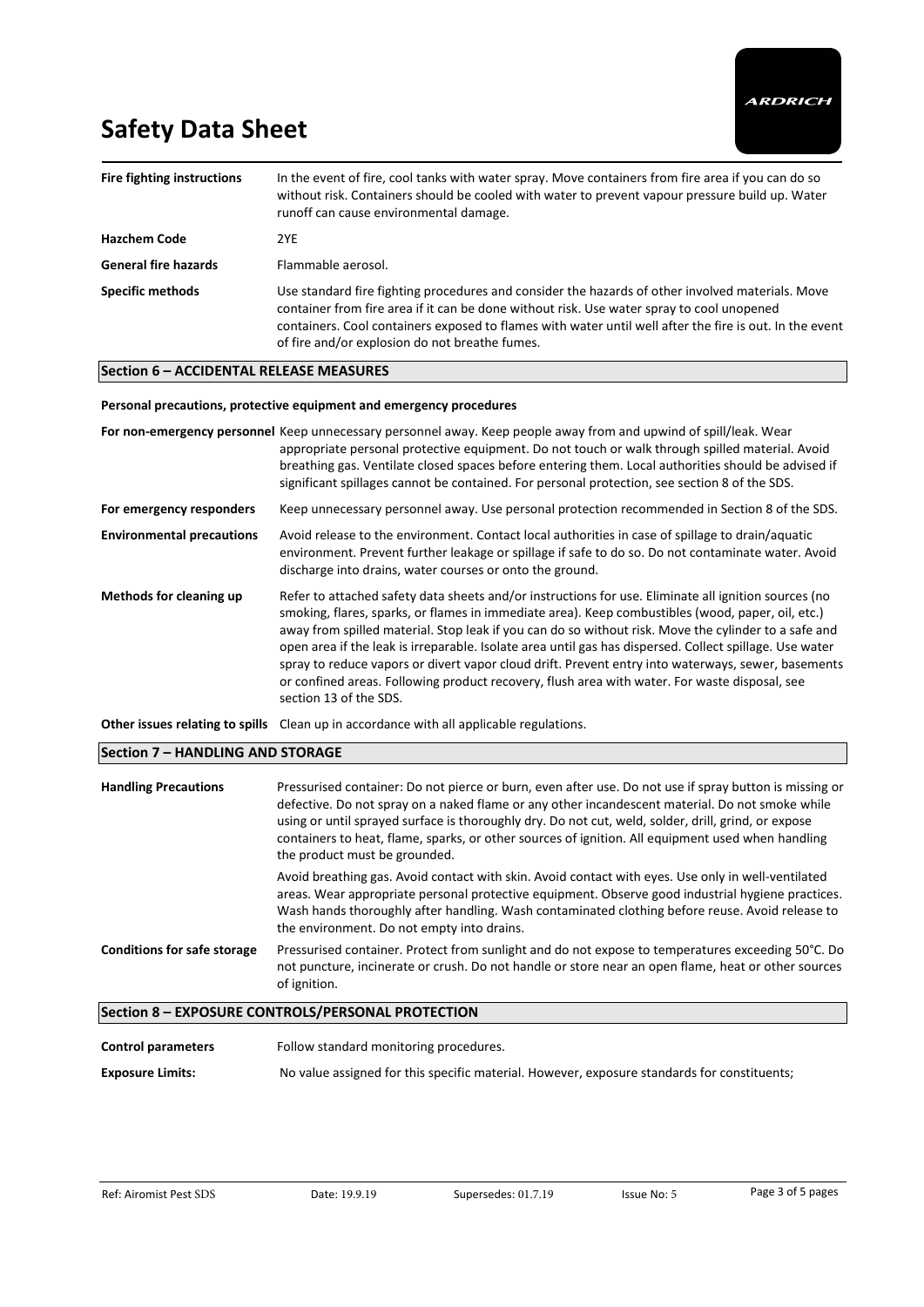|                                              | <b>Material</b>                                                                                                                                                   | TWA, mg/m <sup>3</sup> | STEL, mg/m <sup>3</sup> |
|----------------------------------------------|-------------------------------------------------------------------------------------------------------------------------------------------------------------------|------------------------|-------------------------|
|                                              | Naphtha (petroleum), heavy alkylate (supplier)                                                                                                                    | 1200                   |                         |
|                                              | <b>Butane</b>                                                                                                                                                     | 1900                   |                         |
|                                              | Propane                                                                                                                                                           | Simple Asphyxiant      |                         |
|                                              | Pyrethrins                                                                                                                                                        | 5                      |                         |
| <b>Additional Information:</b>               | Wash hands before eating, drinking and smoking. Avoid breathing vapours/spray. In case of<br>inadequate ventilation, wear respiratory protection.                 |                        |                         |
| <b>Engineering Controls:</b>                 | No controls required when handling small quantities. Use with adequate ventilation.                                                                               |                        |                         |
|                                              | Larger quantities: General exhaust is adequate under normal operating conditions. Ventilation<br>equipment should be explosion-resistant.                         |                        |                         |
| <b>Protective Equipment:</b>                 | Gloves, safety glasses or chemical goggles are recommended in an industrial environment. If TWA<br>is exceeded, wear an approved respirator with a type A filter. |                        |                         |
| Section 9 - PHYSICAL AND CHEMICAL PROPERTIES |                                                                                                                                                                   |                        |                         |
| <b>Physical state:</b>                       | Clear, colourless, volatile liquid.                                                                                                                               |                        |                         |
| pH:                                          | Not applicable.                                                                                                                                                   |                        |                         |
| <b>Vapour Density:</b>                       | $> 1$ (Air = 1)                                                                                                                                                   |                        |                         |
| Vapour Pressure, kPa:                        | $300 - 600$                                                                                                                                                       |                        |                         |
| <b>Boiling Point, °C:</b>                    | Not applicable.                                                                                                                                                   |                        |                         |
| Melting Point, °C:                           | Not applicable.                                                                                                                                                   |                        |                         |
| <b>Specific Gravity:</b>                     | Not applicable.                                                                                                                                                   |                        |                         |
| Flash Point, °C:                             | < 0                                                                                                                                                               |                        |                         |
| Explosion Limit, % v/v:                      | LEL 1.2% UEL 9.5%                                                                                                                                                 |                        |                         |
| <b>Autoignition Temp, °C:</b>                | Not applicable.                                                                                                                                                   |                        |                         |
| Solubility:                                  | Not soluble in water. Soluble in common organic solvents.                                                                                                         |                        |                         |
| Section 10 - STABILITY AND REACTIVITY        |                                                                                                                                                                   |                        |                         |

**Stability:** Stable under normal conditions of use and storage. Not reactive. Avoid oxidisers. Avoid elevated temperatures.

## **Section 11 – TOXICOLOGICAL INFORMATION**

| <b>Basis for Assessment:</b>      | Information given is based on product testing, and/or similar products, and/or components.                                  |
|-----------------------------------|-----------------------------------------------------------------------------------------------------------------------------|
| <b>Acute Oral Toxicity:</b>       | Low toxicity: LD50 calculated to be $>$ 5,000 mg/kg, Rat (based on component mixture).                                      |
| <b>Acute Dermal Toxicity:</b>     | Low toxicity: LD50 estimated to be > 5,000 mg/kg, Rabbit (based on component mixture).                                      |
| <b>Acute Inhalation Toxicity:</b> | High concentrations of vapour may cause central nervous system depression resulting in<br>headaches, dizziness and nausea.  |
| <b>Skin Irritation:</b>           | May cause mild skin irritation. Prolonged/repeated contact may cause defatting of the skin which<br>can lead to dermatitis. |
| Eye Irritation:                   | Vapours may be irritating to the eye.                                                                                       |
| <b>Respiratory Irritation:</b>    | Inhalation of vapours or mists may cause irritation to the respiratory system.                                              |
| Sensitisation:                    | Contains pyrethrins which are a contact and respiratory sensitiser.                                                         |